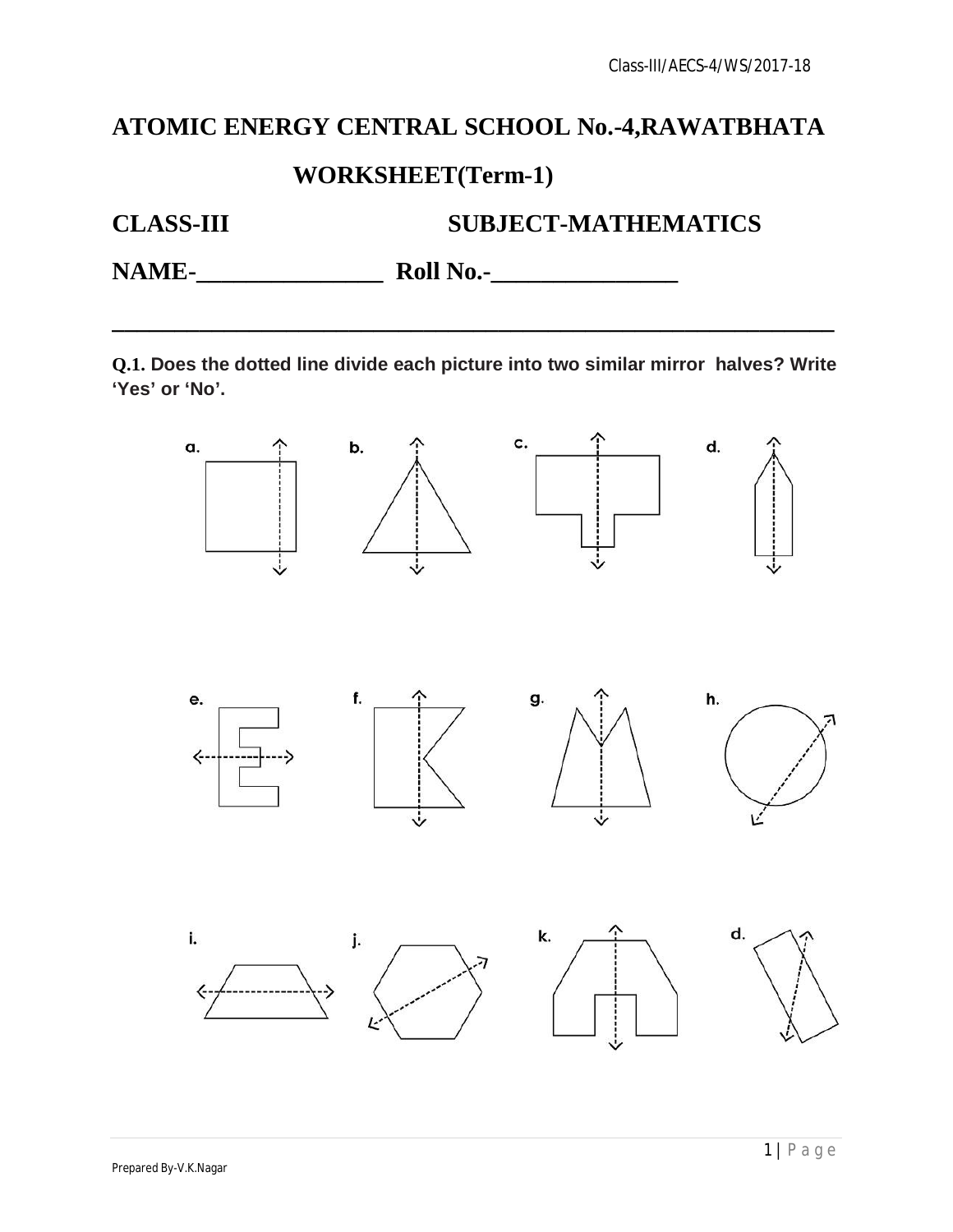**Q.2.Using a dotted line, divide the following letters into two similar** 

 **halves?**



**Q.3. Using a dotted line, divide the following pictures into two similar** 

 **halves.**

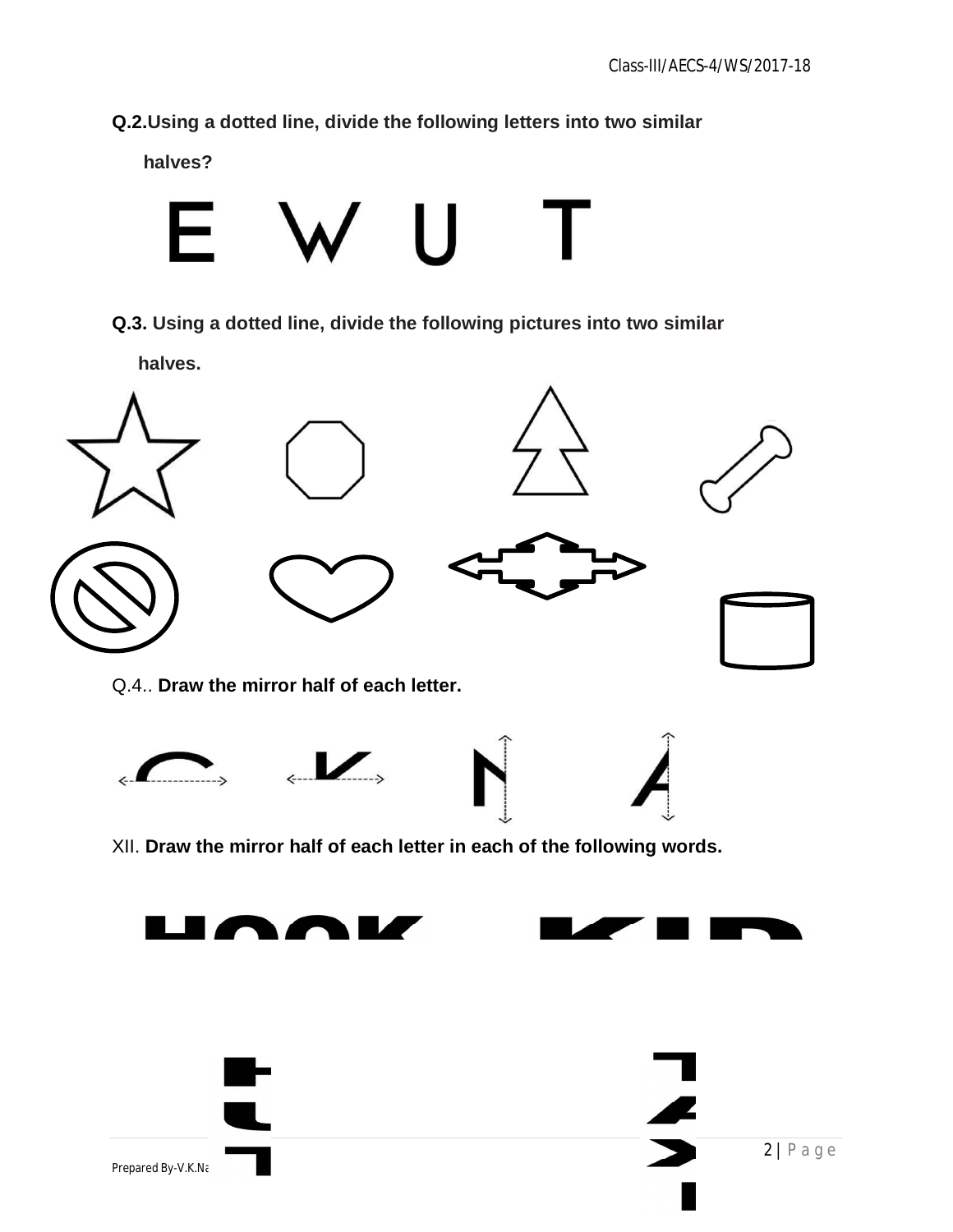#### **2. Fun with Numbers**

**1.** Namratha has **38** stamps. Rohini collected **42** stamps.Anand collected **58**  stamps. Mohan collected **25** stamps.

#### **Now fill in the blanks.**

- $\clubsuit$  **has the most stamps.**
- ❖ Namratha will collect more stamps to be equal to Rohini.
- $\div$  children have more than 30 stamps.
- $\div$  If Rohini gets 8 more stamps, she will have stamps.
- $\cdot \cdot$  \_\_\_\_\_\_\_\_\_ needs 2 more stamps to have 60.
- $\cdot \cdot$  \_\_\_\_\_\_\_\_\_\_ has 2 stamps less than 40.
- $\cdot \cdot$  \_\_\_\_\_\_\_\_\_\_ has 5 stamps more than 20.

#### **2. Count in 50's and fill in the blanks.**

- $\geq 100, 150, 200, \_\_\_\_\_\_\_\_\_\_\_$
- $\geq$  300, 350, 400, \_\_\_, \_\_
- $\triangleright$  550, 600, 650, \_\_\_, \_\_\_
- $\triangleright$  750, 800, 850, \_\_\_, \_\_\_
- $\triangleright$  600, 650, 700, \_\_\_, \_\_\_

#### **3. Who am I? Match with the number.**



**5**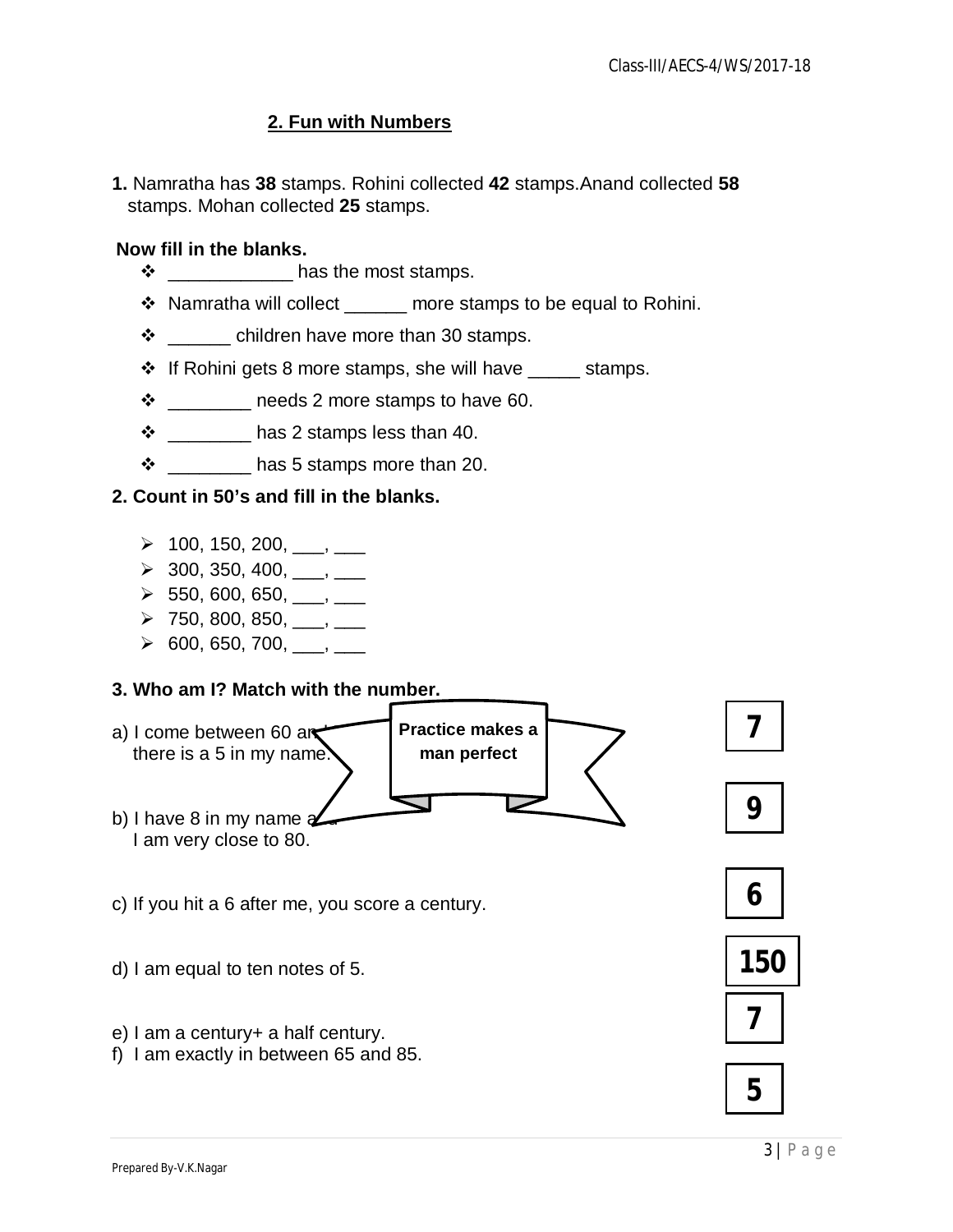#### **4. How many are these?**



| $4 + 100 + 20$ * |   |        | ж | აას |     |  |
|------------------|---|--------|---|-----|-----|--|
| $900 + 6$        |   | $\ast$ |   | *   | 723 |  |
| $80 + 8$         | ∗ |        | * | 219 |     |  |
| $500 + 50$       |   | *      |   | *   | 124 |  |
| $700 + 20 + 3*$  |   |        | * | 88  |     |  |

**XV. Add and write the number in the box.**



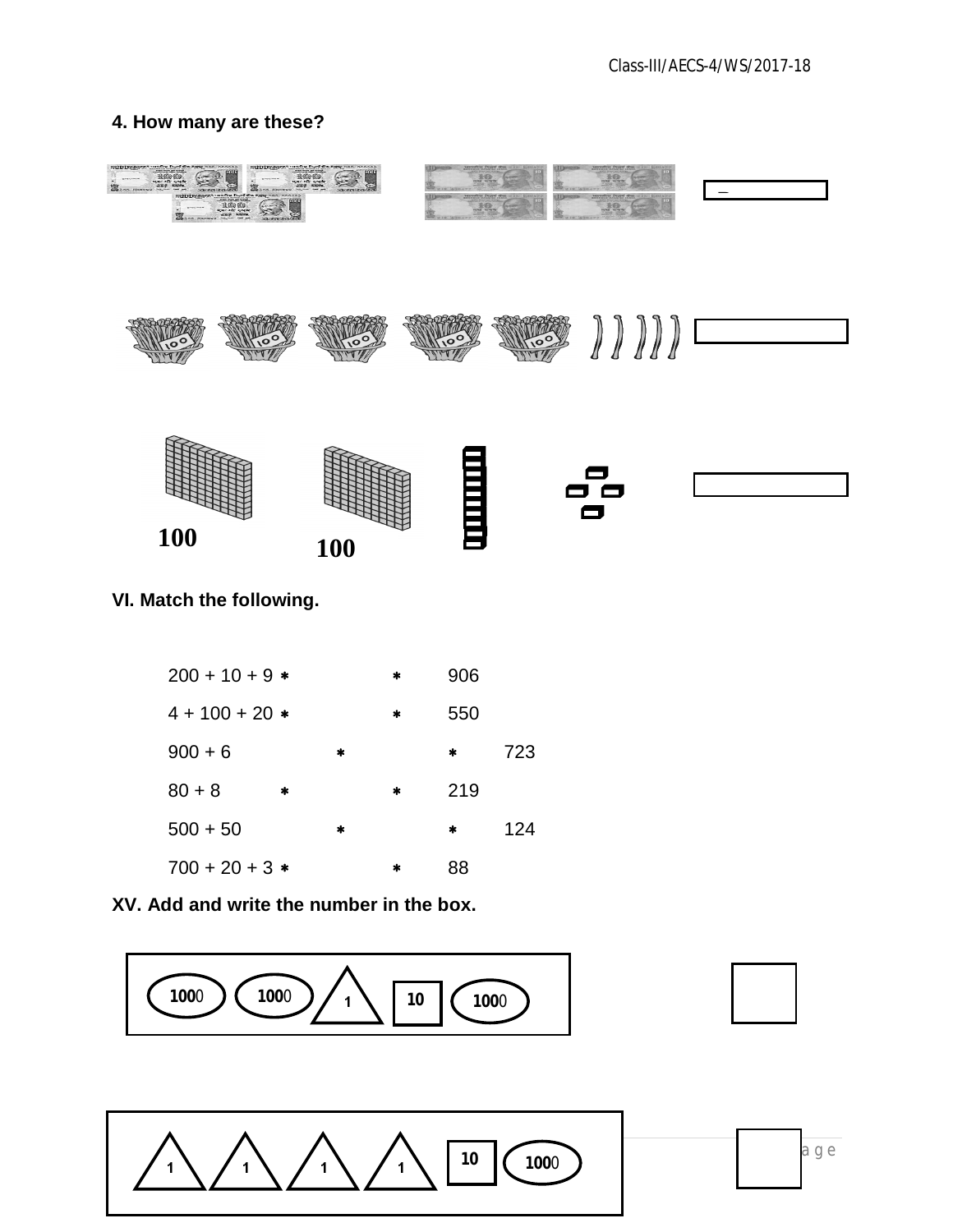## **L - 3 Give and Take**

- **I. Fill in the blanks.**
- **1) 54 more than 28 is \_\_\_\_\_\_\_\_\_\_.**
- **2) 38 less than 72 is \_\_\_\_\_\_\_\_\_\_\_\_\_**
- $3)$   $-43 = 33$   $4) 68 +$   $= 91$
- **4) The sum of 9 and 71 is \_\_\_\_\_\_.** 
	- **5) Reducing 73 by 35 gives \_\_\_\_\_\_\_**.
- **II. Do as directed.**
	- **1) Add the following using easy method.**



\_\_\_\_\_\_\_\_\_\_+\_\_\_\_\_\_\_\_\_ \_\_\_\_\_\_\_\_\_+\_\_\_\_\_\_\_\_\_\_\_\_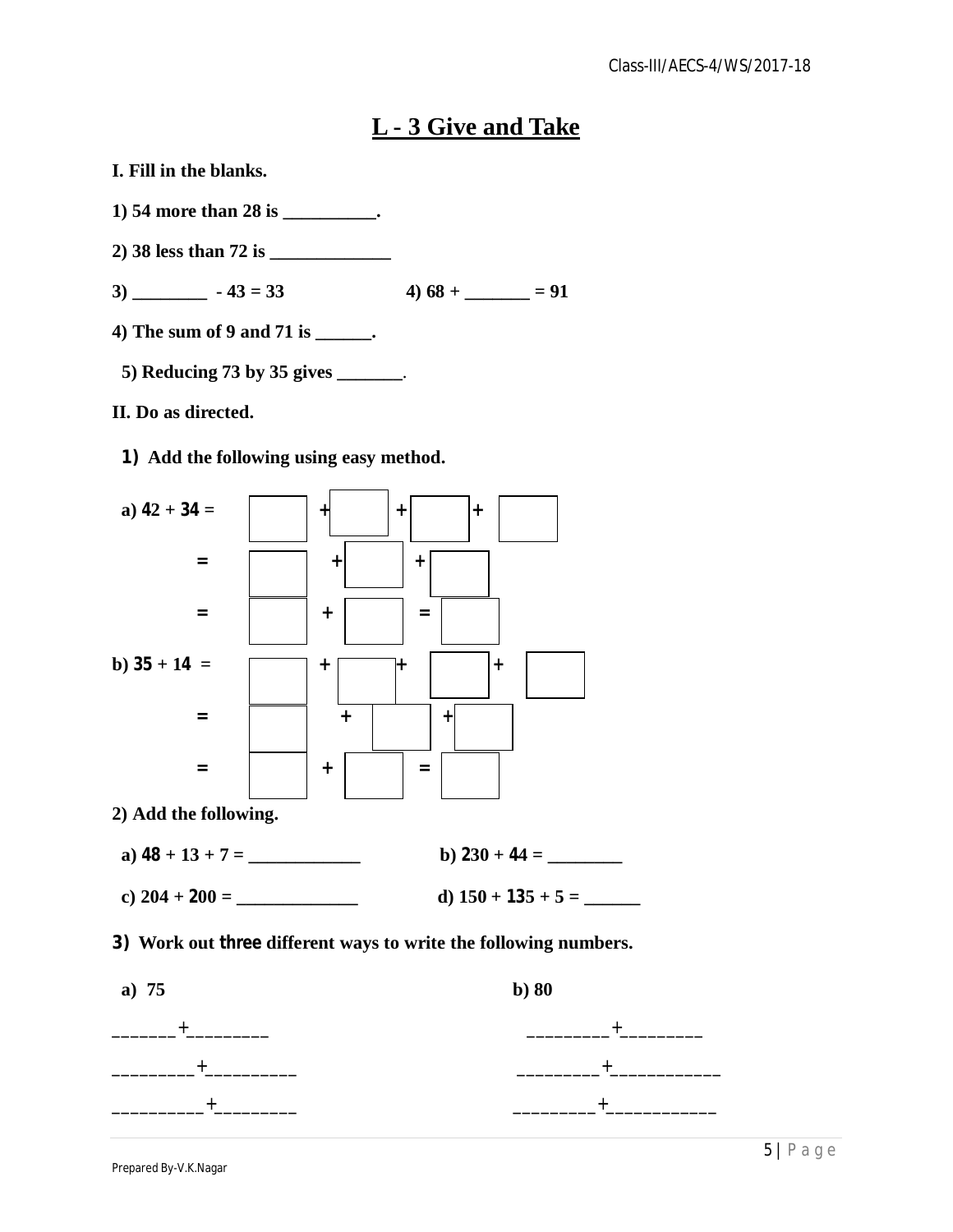

**4) Fill in the boxes with correct numbers.**

## **L - 4 Long and Short**

**1) Fill in the blanks.**

**a) 1 centimetre = \_\_\_\_\_\_\_ millimetre (b) 1 metre = \_\_\_\_\_\_\_ centimetre**

**c) 124 cm = \_\_\_\_\_\_\_ m \_\_\_\_\_\_ cm d) 3 m 45 cm = \_\_\_\_\_\_\_ cm**

**2) Draw the following.**

**a) a pen of length 7 cm**

**b) a leaf of 4 cm long**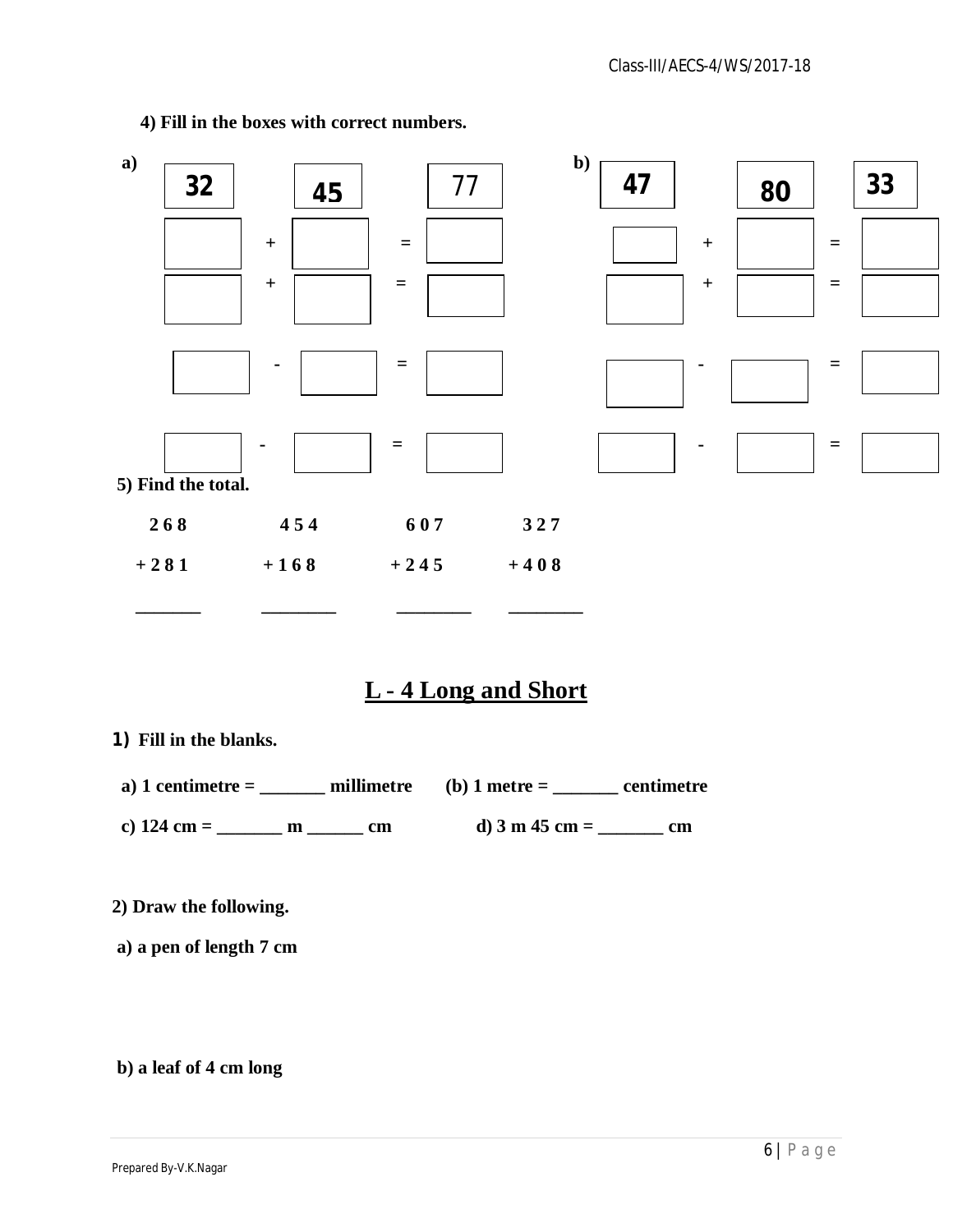**c) a cup of length 9 cm**

**3) Write the names of any 4 things that have length more than 1 – metre.**

**\_\_\_\_\_\_\_\_\_\_\_\_\_,\_\_\_\_\_\_\_\_\_\_\_\_\_,\_\_\_\_\_\_\_\_\_\_\_\_\_\_,\_\_\_\_\_\_\_\_\_\_\_\_**

**4) Observe the different lengths of rope and answer the following questions. A:- 78 cm B:- 1 m C:- 135 cm D:- 45 cm a) Which is the longest rope? A: \_\_\_\_\_\_\_\_\_\_\_\_\_\_\_\_\_\_ b) Which is the shortest rope? A: \_\_\_\_\_\_\_\_\_\_\_\_\_\_\_\_\_\_\_\_ c) What is the total length of rope C and rope D?\_\_\_\_\_\_\_\_\_\_\_\_\_\_\_ d) What is the difference of rope A and rope B?\_\_\_\_\_\_\_\_\_\_\_\_\_\_\_\_\_\_\_ 5) Write centimetre or metre in the blanks. a) The length of a flag pole 10 \_\_\_\_\_\_\_\_\_\_\_\_\_\_\_\_\_\_\_\_\_ b) The length of a blackboard 2 \_\_\_\_\_\_\_\_\_\_\_\_\_\_\_ c) The height of a coconut tree 5 \_\_\_\_\_\_\_\_\_\_\_\_\_\_\_ d) The length of a needle 3 \_\_\_\_\_\_\_\_\_\_\_\_\_\_\_\_\_\_\_\_ e) The width of your school bag 20 \_\_\_\_\_\_\_\_\_\_\_\_\_ f**) The height of your class room 4 **6) Match the following. a) Length of tooth brush i) 5 m b**) Depth of a well ii) 15 cm **c) Length of a sari iii) 15 m d) Distance between Kota and Rawatbhata iv) 1 cm e) Width of eraser v) 50 km**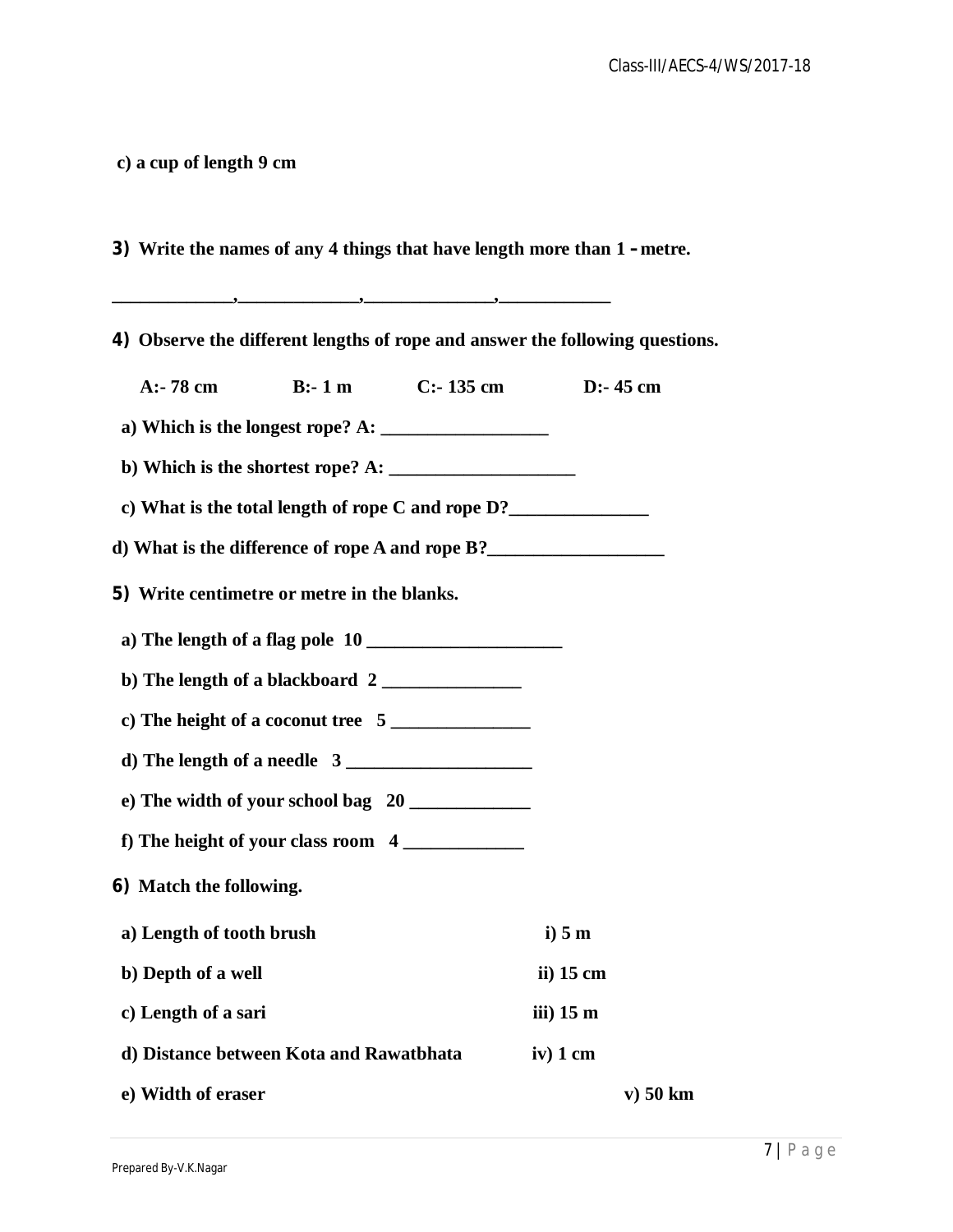## **5. Shapes and Designs**



### **II. How many triangles are there in the following figures?**

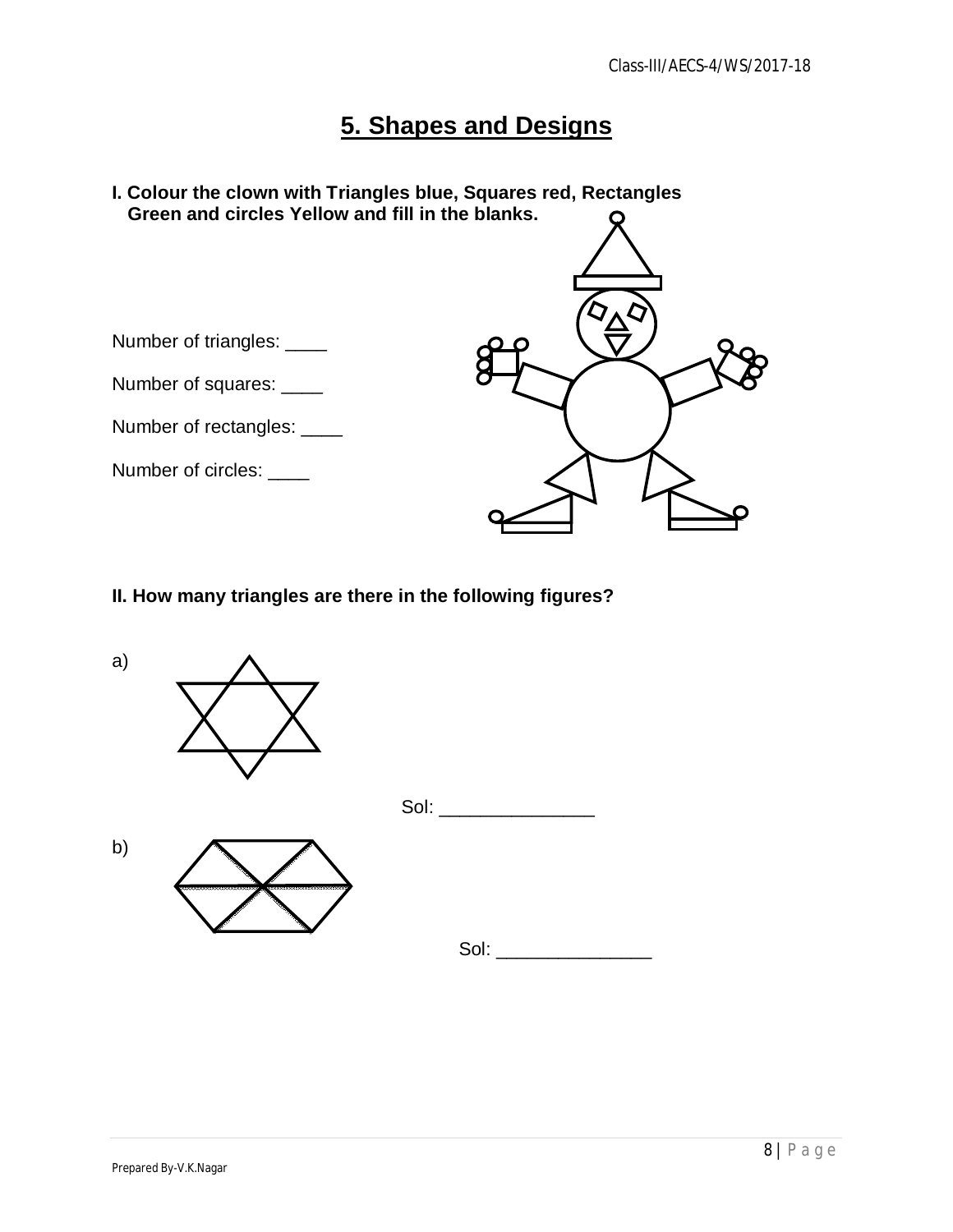

### **III. Find the biggest rectangle in the figures given below.**



| a) $387$ | b) 4 2 9 | c) 4 9 0 | d) $341$ |  |
|----------|----------|----------|----------|--|
| $-135$   | $-3$ 2 5 | $-288$   | $-173$   |  |

**\_\_\_\_\_\_\_\_ \_\_\_\_\_\_\_\_ \_\_\_\_\_\_ \_\_\_\_\_\_\_**

#### **2) Find the missing numbers.**

- **a) 20, 40, 60, \_\_\_\_\_\_\_\_, \_\_\_\_\_\_\_\_\_.**
- **b) 25, \_\_\_\_\_\_\_, 75, \_\_\_\_\_\_\_, \_\_\_\_\_\_\_, 150.**
- c) \_\_\_\_\_\_\_, 30, 45, 60, \_\_\_\_\_\_\_, \_\_\_\_\_\_\_\_.
- **d) 700, 625, \_\_\_\_\_\_\_, 475, \_\_\_\_\_\_\_, \_\_\_\_\_\_\_\_.**